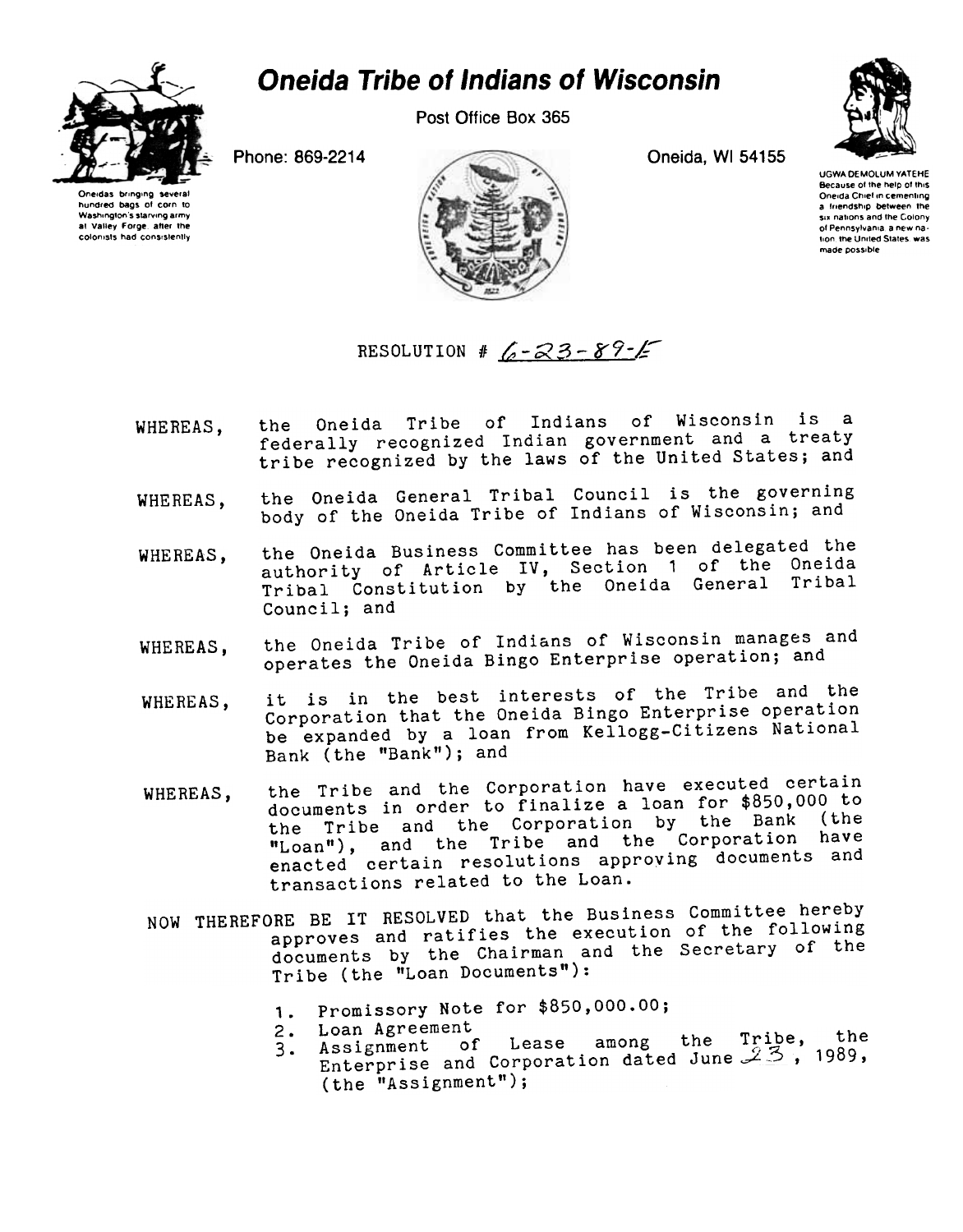Resolution #  $6 - 23 - 89 - 5$ Page 2 of 3

- 4. The Leasehold Mortgage, Security Agreement and Assignment; and
- 5. General Business Security Agreement and UCC Filings.
- BE IT FURTHER RESOLVED that all of the above reference documents and all other documents which have been executed or will be executed by the Chairman and/or Secretary of the Tribe in furtherance obtaining the Loan are hereby approved on behalf of the Tribe; and
- BE IT FURTHER RESOLVED that the Business Committee hereby authorizes the Chairman and the Secretary of the Tribe to execute all other documents that may be required to secure the necessary funding for the Loan, and to document the Loan; and
- BE IT FURTHER RESOLVED that the Business Committee, on behalf of the Tribe as sole shareholder of the Corporation, hereby ratifies and approves any and all acts which any or all officers or agents of the Corporation have done or may do in the future in pursuance of or to facilitate the above-referenced Loan from the Bank; and
- BE IT FURTHER RESOLVED that the Tribe shall recognize the choice of law provisions elected by the Tribe and the<br>Corporation in the Loan Documents and related Corporation in the Loan Documents and related documents as fully enforceable elections as to the Corporation; and all courts are directed to honor and enforce the above-described provisions for choice of law, recognition of foreclosure and access to the real estate described in the Mortgage (the "Project Site"); and
- BE IT FURTHER RESOLVED that any attorney selected by the Bank who is a licensed attorney authorized to practice in the courts of the State of Wisconsin will be automatically admitted to the courts of the Tribe for the purpose of any action related to the Loan; and
- BE IT FINALLY RESOLVED that all prior resolutions related to the Loan and the transactions undertaken in connection therewith which have been passed by the Business Committee are hereby ratified and approved.